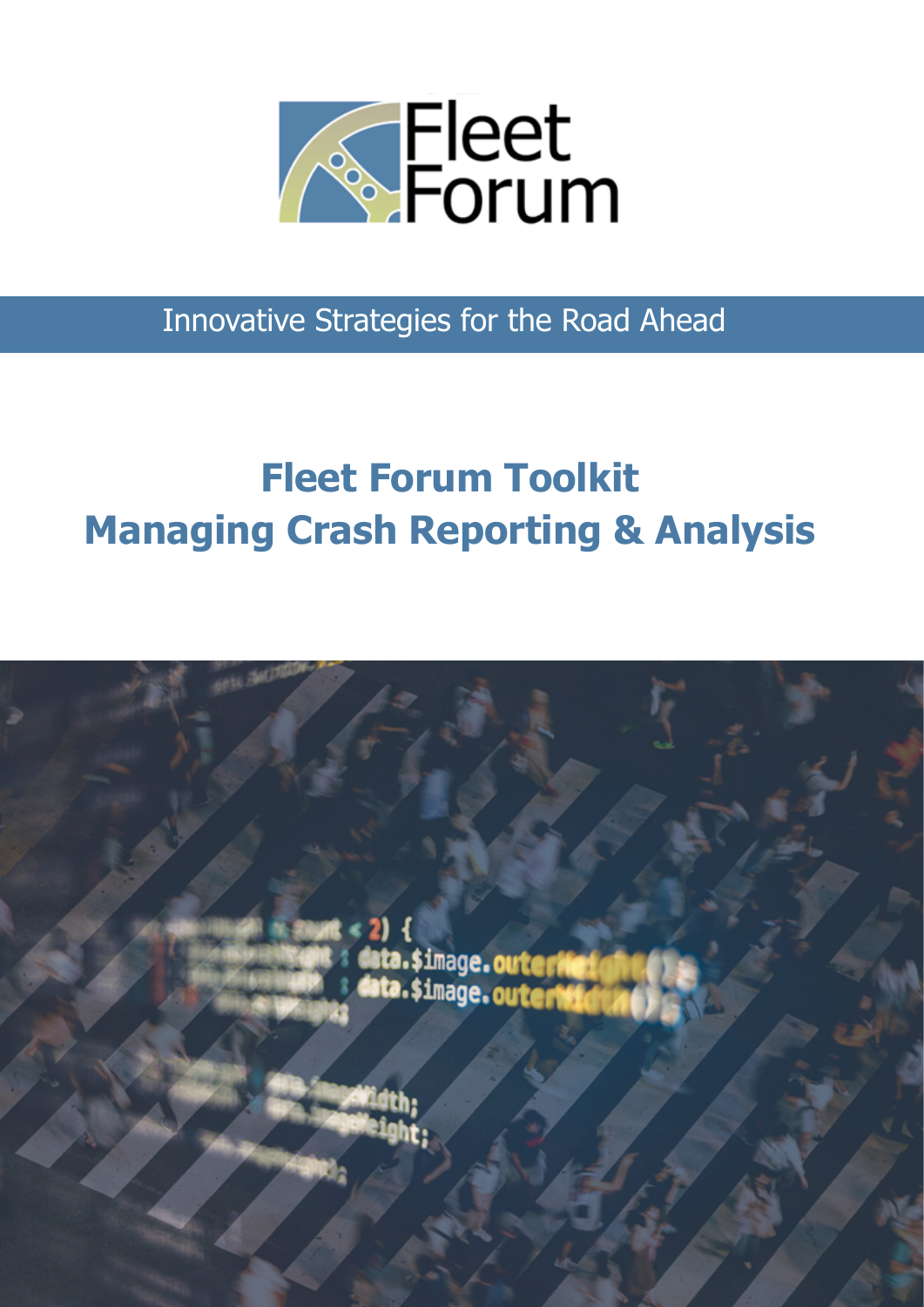

## **Preface: The Importance of Crash Reporting & Analysis**

### **How to do Crash Reporting and Analysis well**

Crash reporting and analysis describes the processes and techniques to ensure road traffic crashes and near misses are reported and analysed. As it is a continuous process, it's key that an organisation uses every opportunity to learn.

Crash reporting and analysis is done well when an organisation:

- Clearly sets out what is expected of employees and what they, in turn, can expect from the organisation in terms of reporting and analysing.
- Has a policy and procedures that support crash reporting and analysis.
- Provides employees with regular feedback and communication on outcomes of crash analysis, including interventions put in place.
- Ensures that employees have appropriate training in crash reporting and analysis.
- Has performance management processes that are well communicated and effective, including performance indicators.
- Ensures that employees understand the importance of, and feel responsible for, reporting crashes.

**<sup>2</sup>** | Implementing the Humanitarian Fleet Management Standards by Fleet Forum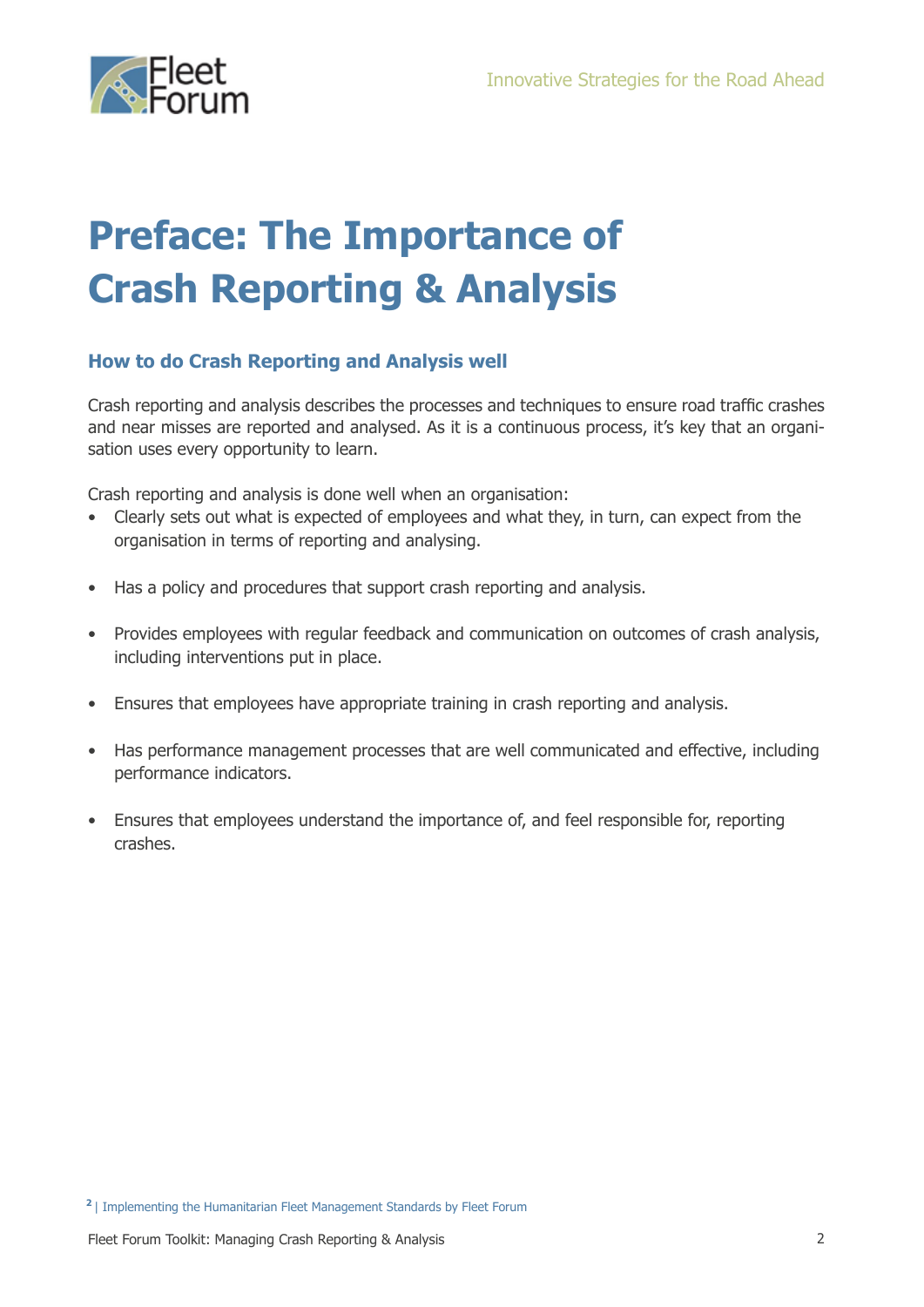

### **Humanitarian Fleet Management Standards: Three Levels**

The Fleet Forum Humanitarian Fleet Management Standards are designed as a best practice benchmark for the aid and development sector to determine its level of performance. They are intended to support organisations to better manage and operate their vehicle fleet to realise cost efficiency, programme effectiveness, safety and environmental impact.

The standards are divided into three levels, based on good practice**1**:

- 1. Basic: The minimum quality standards that an organisation should have in place to be compliant with good practice.
- 2. Advanced: A commitment to become safer, greener, cost efficient and effective.
- 3. Professional: Standards that aim to a high quality of fleet management and continuous improvement.